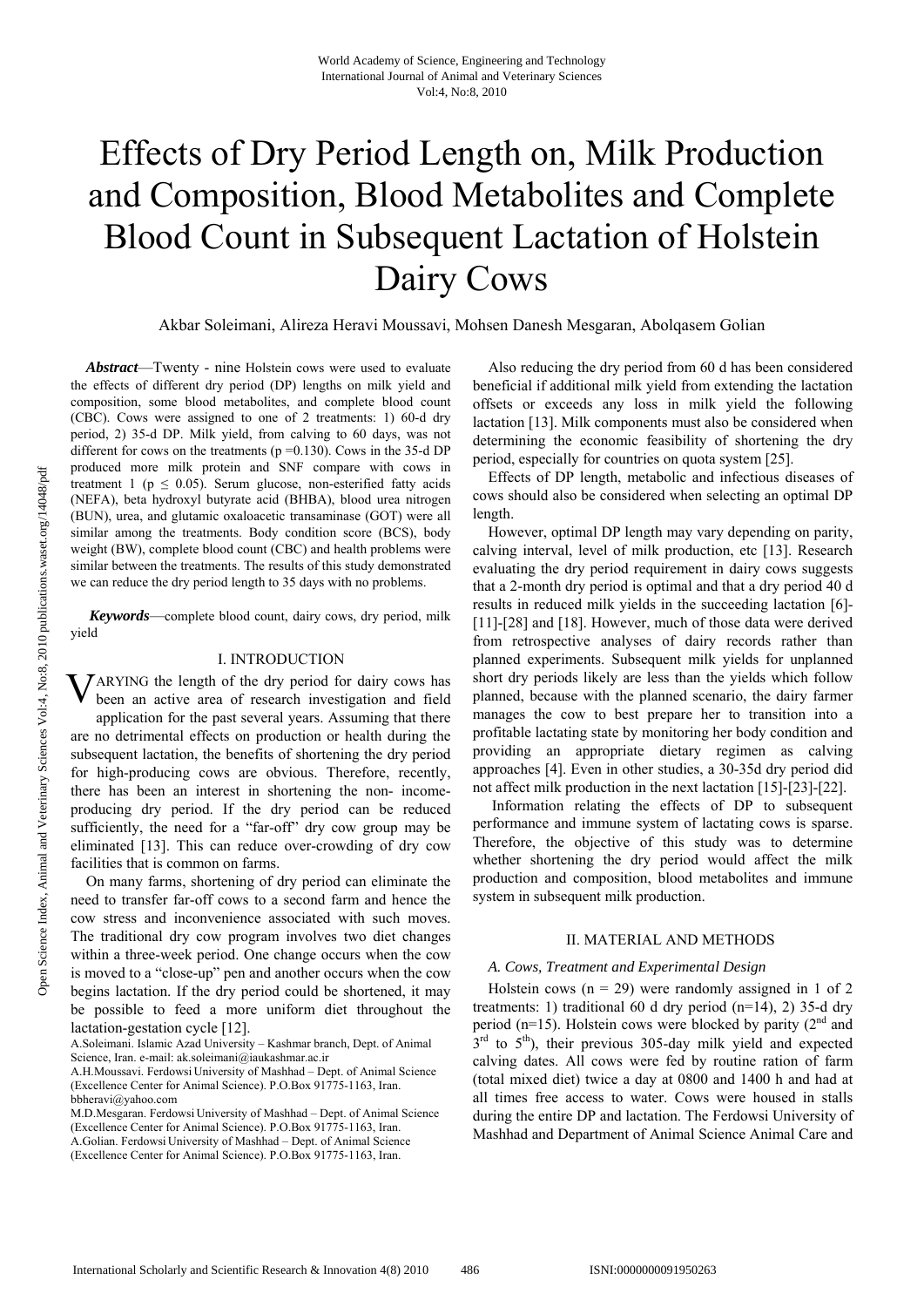Use Committees approved all procedures involving experimental cows.

### *B. Body Condition Scoring and Body Weight*

Body condition score and body weight was recorded every week from entering to experiment to 60 days after parturition. The same assessor assigned BCS to each cow using a 5-point scale (1 = thin to  $5 = \text{fat}$ ) [9] with 0.25-unit increments.

## *C. Milk Sampling*

Cows were milked 3 times per day at 0100, 0900 and 1700 h and yields were recorded. Milk samples were collected from each milking on 1 d per wk and composited for analysis of milk composition (Micro Scan; FOSS Electric A/s, Denmark).

#### *D. Blood Sampling*

Using vacutainer tubes, blood samples were collected weekly from entering to experiment to 60 days after calving via venipuncture of coccygeal vessels before the morning feeding to monitor serum metabolites. Serum was separated after collection by centrifugation (15min at  $3.000 \times g$ ) and stored at  $-20^{\circ}$  C until analysis for metabolites. Also to monitor complete blood count (CBC), about 1.5ml from the blood samples poured in vacutainer tubes with EDTA. These samples were kept in room temperature until analyzing for CBC. Complete blood counts were automatically determined with a hematology analyzer (Symex K 1000, TOA Ltd., Tokyo, Japan).

### *E. Statistical Analyses*

Milk yield and composition, BW, BCS and blood metabolites were analyzed by using a mixed model (PROC MIXED, SAS Inst. Inc., Cary, NC)[26] for a completely randomized design with repeated measures using the following model:

 $Y = \mu + Ti + A(i)j + Dk + (T \times D)ik + Rijk$ 

Where,

 $Y =$ Dependent variable.

 $\mu$  = Overall mean.

 $T = T$ reatment effects.

 $A =$ Random effects of animal within treatments.

 $D$  = Effects of sampling day or time.

 $T \times D$  = Interaction effects of treatment and sampling day or time.

 $R$  = Residual error associated with the ijk observation

#### III. RESULTS AND DISCUSSION

### *A. Milk yield and Composition*

The effects of treatment on milk yield and milk composition are shown in Table I. There were no differences in postpartum milk yield between treatments (p=0.130).

Similar postpartum milk production between cows on the treatment 1 and 2 is consistent with the finding of [29]-[3]- [22] and [15]. But references [31]-[24] and [34] suggested that managing cows for dry periods of approximately 30 to 35 days resulted in decreased milk yield during the subsequent lactation compared to cows given 60-day dry periods.

In addition, reference [6] reported a decrease in milk production during the subsequent lactation for cows with a DP < 40d. A nonsecretory state, where epithelial cells of the mammary gland do not contain secretory vesicles, is reached by 35 d prepartum with a 60-d DP [5]. Beyond 35 d prepartum, the presence of secretory vesicles in epithelial cells increased as parturition approached in cows with 60- and 0-d DP [5]. However, at 7 d prepartum, only 62% of mammary epithelial cells demonstrated secretory activity in cows with no DP, while 98% of the epithelial cells had secretory activity in cows with a 60-d DP [5].

Milk yield responses to shortened DP is variable, suggesting that there may be interaction between animal characteristics or management and health of the DP. However, some researchers believed that short dry periods reduce milk production in the subsequent lactation in several species, including cattle, rats, and humans [2]; in cattle, this occurs because of reduced mammary epithelial cell turnover and secretory capacity [2].

| <b>TABLE I</b>                                   |
|--------------------------------------------------|
| LEAST SQUARE MEANS OF MILK YIELD AND COMPOSITION |

|                   | Dry Periods (Day) |                   | <b>SEM</b> | P-Value    |         |                          |  |
|-------------------|-------------------|-------------------|------------|------------|---------|--------------------------|--|
|                   | 60                | 35                |            | Dry Period | Week    | Dry Period $\times$ week |  |
| Milk yield $1$    | 36.48             | 34.90             | 0.73       | 0.130      | < 0.001 | 0.521                    |  |
| Milk fat, %       | 3.89              | 3.84              | 0.12       | 0.774      | 0.139   | 0.761                    |  |
| Milk Protein, %   | 3.05 <sup>a</sup> | 3.16 <sup>b</sup> | 0.03       | 0.013      | < 0.001 | 0.307                    |  |
| Milk lactose, %   | 4.56 <sup>a</sup> | 4.71 <sup>b</sup> | 0.05       | 0.050      | < 0.001 | 0.148                    |  |
| Milk SNF, %       | 8.36 <sup>a</sup> | 8.63 <sup>b</sup> | 0.09       | 0.044      | < 0.001 | 0.167                    |  |
| Fat yield, kg     | 1.39              | 1.17              | 0.08       | 0.061      | 0.063   | 0.258                    |  |
| Protein yield, kg | 1.11              | 0.94              | 0.07       | 0.120      | < 0.001 | 0.665                    |  |
| Lactose yield, kg | 1.66              | 1.40              | 0.11       | 0.115      | < 0.001 | 0.738                    |  |
| SNF yield, kg     | 3.05              | 2.58              | 0.21       | 0.119      | < 0.001 | 0.632                    |  |

 $1$  to 60 Days in milk

Based on these data and milk production data from our experiment and that of others [32]-[30]-[25], a DP (at least 35

d) is necessary to achieve maximal milk production in the subsequent lactation.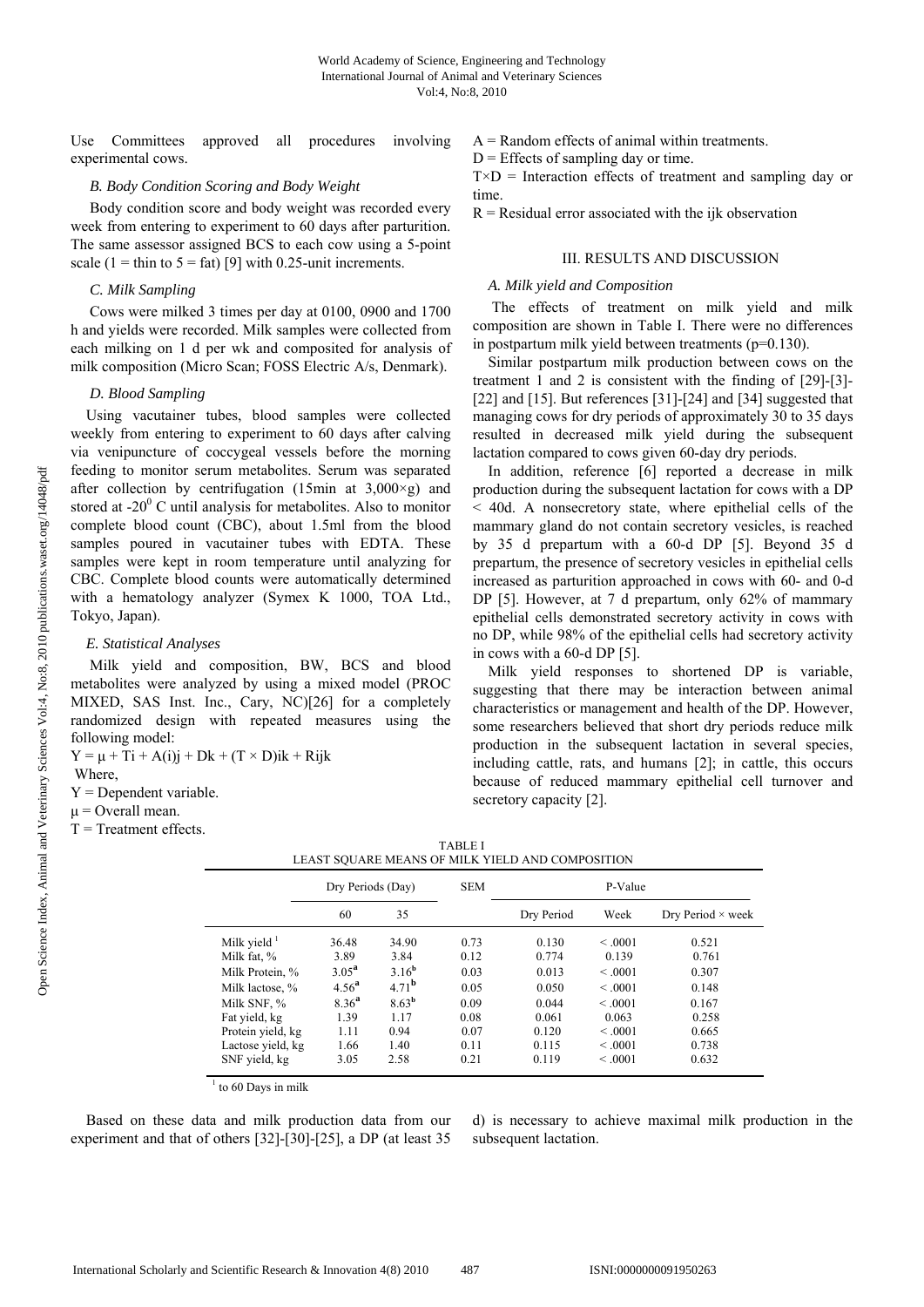There was a tendency ( $P = 0.01$ ) for increased milk protein percentage postpartum for cows on the shortened DP=to 35-d compared with cows on the traditional dry period=60d.

However, there were no differences in milk protein yield between treatments. Our data are in agreement with [24]; some researchers believe that there is an inverse relationship between milk protein percentage and milk yield response when altering DP length [13] and also [25] believe that an increase in milk protein percent may be the result of reduced milk yield, improving energy balance and thereby sparing amino acids and energy for protein synthesis.

References [33] and [15] did not report any significant differences between milk protein percentage on 30d dry period and 60d dry period. However, reference [31] reported that milk protein yield was increased when cows were given a traditional DP compared with a shortened dry period (calculated milk protein percentage was 3.4 and 3.5%, respectively).

Milk lactose percentage and milk SNF percentage was greater for cows on the shortened dry period= 35d compared with cows on the dry period  $=60d$  (p $=0.05$  and 0.04, respectively), but no differences in SNF yield, milk fat percentage and yield, milk lactose yield for cows on the treatments. References [19]-[15]-[33] and [22] also reported no difference in milk fat percentage and milk fat yield in the subsequent lactation for cows with 35-d and 60-d DP.

Also, references [31] and [23] reported a decrease in milk fat yield in the subsequent lactation for cows with a 4-wk DP compared with a 7-wk DP. Our data about milk lactose percentage is not in consistent with [7] and [20] that showed no significant difference between treatments about milk lactose percentage, of course they compared 7-wk or 8-wk dry period with no planned dry periods.

## *B. Body Weight and BCS changes*

Metabolic disorders have been associated with BW or BCS loss. As might be expected, in experiments in which eliminating [32]-[25] or shortening [10] the DP reduced milk production in the subsequent lactation, BW losses were concurrently reduced.

 However, based on our data, during the entire course of the study (prepartum and postpartum), cows BW and BCS changes were not affected by treatments (Table II).

The effect of week in body weight  $(p<0.001)$  and body condition score ( $p \leq 0.05$ ) at postpartum was significant between treatments**.** 

Decreased postcalving body condition score demonstrated that cows experienced negative energy balance**.** 

Unsimilar to our data, reduction in BCS loss after parturition by giving short dry periods is reported by others [32]-[10]-[15].

References [24] and [14] demonstrated that BCS at calving was similar among experimental groups (28-d vs. 56-d and 30 d vs. 70-d dry periods, respectively), but [24] found that postcalving BCS loss for the 56-d dry period group was greater than that of 28-d dry period group.

So our data explained that there is no difference between treatments about negative energy balance.

|                             | Dry Periods (Day) |        | <b>SEM</b> | P-Value    |         |                          |
|-----------------------------|-------------------|--------|------------|------------|---------|--------------------------|
|                             | 60                | 35     |            | Dry Period | Week    | Dry Period $\times$ Week |
| <b>Body condition score</b> |                   |        |            |            |         |                          |
| Prepartum <sup>1</sup>      | 2.86              | 2.90   | 0.20       | 0.915      | 0.111   | 0.111                    |
| Postpartum <sup>2</sup>     | 2.49              | 2.53   | 0.19       | 0.898      | 0.053   | 0.416                    |
| Body weight (kg)            |                   |        |            |            |         |                          |
| Prepartum                   | 726.93            | 746.09 | 20.44      | 0.904      | < 0.001 | 0.821                    |
| Postpartum                  | 644.27            | 646.21 | 18.82      | 0.942      | < 0.001 | 0.682                    |

TABLE II LEAST SQUARE MEANS OF BODY WEIGHT AND BODY CONDITION SCORE

 $1 - 3$  week to 0 relative to calving  $21$  week to 7 week relative to calving

## *C. Serum Metabolites*

 Serum metabolites are presented in Table III. Although numerically higher concentrations of NEFA were found in cows in 60-d dry period compared with the 35-d dry periods, there was no difference between treatments in postpartum serum NEFA concentration (p=0.58); this data is consistent with [19] that reported concentrations of NEFA were similar between cows with 30-d and 60-d dry period. Reference [24] also, reported that postpartum plasma NEFA concentration did not differ when the dry period was reduced from 56 to 28 d. The effect of week in NEFA concentration at postpartum was significant between treatments ( $P < 0.001$ ).

 Our data about postpartum serum NEFA concentrations are in opposite with [34] that reported postpartum NEFA concentrations were lower for cows assigned to shortened 34 d dry period compared with 55-d DP.

Also, references [7] and [1] showed that postpartum NEFA concentrations significantly higher in cows with 7 or 8 week dry period than no planned dry period (p=0.02).

During the periparturient period, cows undergo dramatic physiological changes associated with parturition and the initiation of lactation and experience numerous changes in feeding and management [13].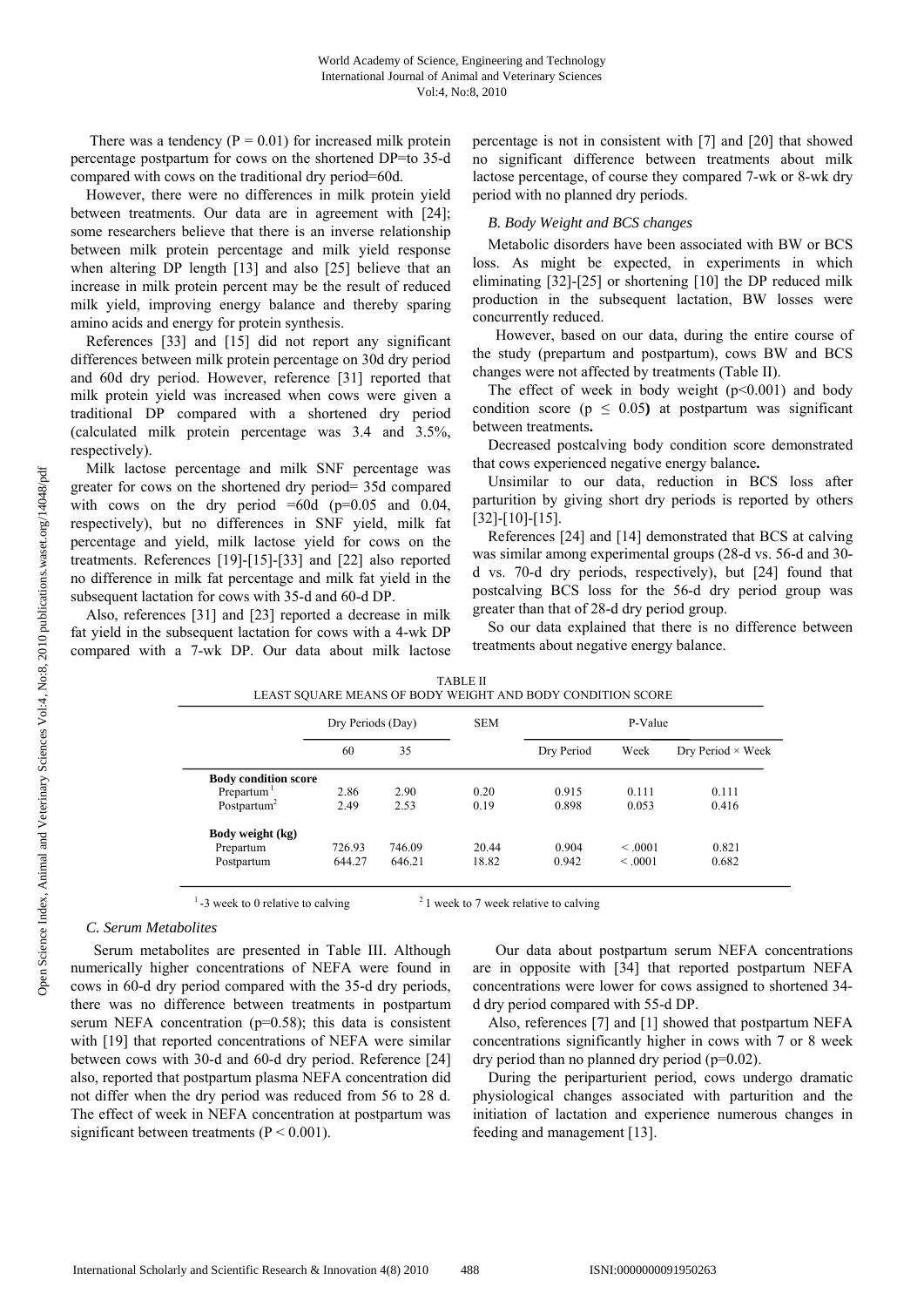Serum NEFA concentration is an indicator of fat mobilization [35]-[17]-[27].

The higher NEFA concentration reflects a higher rate of lipolysis in the adipose tissue [21]. The NEFA are potential substrates for ketogenesis in the liver [16].

|                                                                   | Dry Periods (Day) |                | $SEM^5$      | P-Value        |                  |                          |
|-------------------------------------------------------------------|-------------------|----------------|--------------|----------------|------------------|--------------------------|
|                                                                   | 60                | 35             |              | Dry Period     | Week             | Dry Period $\times$ Week |
| NEFA (mmol/L) $6$                                                 | 0.793             | 0.743          | 0.06         | 0.588          | < 0.001          | 0.254                    |
| BHBA (mmol/L) $6$                                                 | 0.726             | 0.740          | 0.10         | 0.924          | 0.008            | 0.551                    |
| Glucose $(mg/dL)$<br>$-3$ wk to 0 wk <sup>6</sup><br>1 wk to 7 wk | 54.34<br>45.91    | 56.95<br>47.34 | 2.02<br>1.48 | 0.370<br>0.498 | < 0.001<br>0.001 | 0.121<br>0.974           |
| $BUN (mg/dL)$ <sup>6</sup>                                        | 14.928            | 13.833         | 0.91         | 0.411          | 0.079            | 0.670                    |
| Urea (mg/dL) $6$                                                  | 31.947            | 29.603         | 1.95         | 0.411          | 0.079            | 0.670                    |
| GOT (U/I) $^{6}$                                                  | 87.629            | 82.028         | 6.38         | 0.546          | 0.007            | 0.649                    |

| TABLE III                                                                                                           |
|---------------------------------------------------------------------------------------------------------------------|
| LEAST SQUARE MEANS OF NEFA <sup>1</sup> , BHBA <sup>2</sup> , GLUCOSE, BUN <sup>3</sup> , UREA AND GOT <sup>4</sup> |

<sup>1</sup>NEFA= Non-Esterified Fatty Acid EM<br>
<sup>2</sup>BHBA = Beta Hydroxy Butyrate Acid<br>
<sup>3</sup>BUN = Blood Urea Nitrogen<br>
<sup>3</sup>BUN = Blood Urea Nitrogen<br>
<sup>4</sup>BUN = Blood Urea Nitrogen<br>
<sup>6</sup>Postpartum = from 1 wk to 7 wk<br>
<sup>7</sup> wk = Week relat

These data suggested that cows with a 7 or 8-week dry period were in a greater negative energy balance in the early postpartum period, most likely due to higher milk yields. But in our study, we showed milk yields and NEFA concentrations have no different between treatments.

 Postpartum serum BHBA concentrations like NEFA were similar between treatments ( $p=0.92$ ). The effect of week in BHBA concentrations at postpartum was significant between treatments **(**P= 0.008).

 Reference [24] also reported that there are no treatment effects on postpartum plasma BHBA. Reference [7] compared standard 8 week for dry period and no planned dry period and reported that there were no differences in plasma BHBA concentrations between the dry period treatments from week - 3 to 3 and from week 4 to 12 relative parturition.

Reference [20] reported that the same results about plasma BHBA concentrations when cows assigned in 7-week dry period and no planned dry period treatments.

 However, reference [1] reported that the significant difference between treatments (7-wk dry period vs. no planned dry period) about postpartum plasma BHBA concentrations  $(p=0.04)$ .

 There were no prepartum and postpartum differences in serum glucose concentrations for cows in treatments (p=0.37) and p=0.49, respectively).

Nevertheless, the effect of week in serum glucose concentrations was significant ( $p \le 0.001$ ) at prepartum and postpartum (p=0.001) between treatments.

Our data are in agreement with the observations [22] who reported no difference in prepartum and postpartum serum glucose between 56-d, 42-d and 35-d dry period lengths. Reference [24] also showed no difference in prepartum serum glucose between 28-d and 56-d dry period lengths.

We also observed no differences in postpartum BUN, urea and GOT concentrations between treatments. Reference [1] reported no difference in prepartum and postpartum plasma urea nitrogen between treatments (49-d vs. omission of the dry period).

## *D. Complete Blood Count and Immunology Responses*

Effect of dry period lengths on complete blood count are summarized in Table IV.

Dry period lengths have no effect on complete blood count and immunology factors. There is no research on effect of dry period lengths on immune system.

The high incidence of health problems during the transition period contributes to the variation in DMI, milk yield, and responses to imposed treatments [8].

However, our data showed that imposed treatments in this study (dry period lengths) had no effect on health problems and metabolic disorders.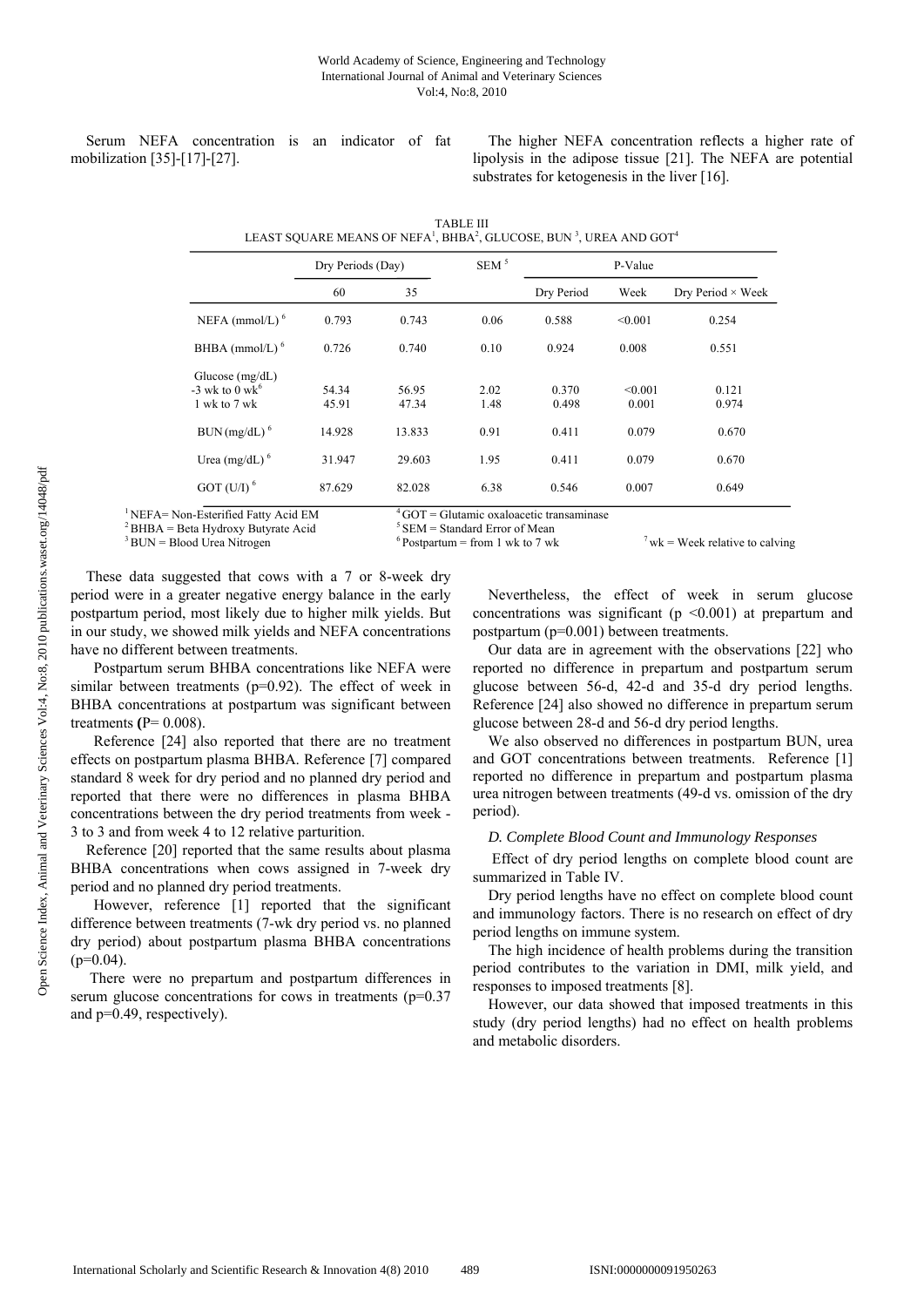|                         | Dry Periods (Day) |         | <b>SEM</b> | P-Value    |        |                          |
|-------------------------|-------------------|---------|------------|------------|--------|--------------------------|
|                         | 60                | 35      |            | Dry Period | Week   | Dry Period $\times$ Week |
| WBC $^{2}$ , / $\mu$ L  | 12277             | 13468   | 1991.31    | 0.729      | 0.700  | 0.803                    |
| RBC $3$ , / $\mu$ L     | 5283037           | 5363237 | 102438     | 0.582      | 0.001  | 0.922                    |
| HGB <sup>4</sup> , g/dL | 8.08              | 8.11    | 0.14       | 0.914      | < 0001 | 0.605                    |
| HCT <sup>5</sup> , %    | 27.97             | 28.24   | 0.49       | 0.699      | < 0001 | 0.782                    |
| PLT $6$ , / $\mu$ L     | 250271            | 286354  | 16517.5    | 0.128      | 0.0006 | 0.848                    |
| Neutrophils, no         | 3445.30           | 3622.66 | 193.47     | 0.519      | 0.587  | 0.196                    |
| Lymphocytes, no         | 7703.88           | 8920.23 | 1578.58    | 0.589      | 0.861  | 0.651                    |
| Monocytes, no           | 68.61             | 716.54  | 98.57      | 0.825      | 0.706  | 0.761                    |
| Eosinophils, no         | 173.77            | 152.77  | 22.68      | 0.515      | 0.804  | 0.520                    |
|                         |                   |         |            |            |        |                          |

TABLE IV LEAST SQUARE MEANS OF COMPLETE BLOOD COUNT<sup>1</sup>

 $1$  from -1 wk to 7 wk relative to calving

 $2$  WBC = White Blood Cell

 $3 RBC = Red Blood Cell$ 

 $4$  HGB = Hemoglobin

 $<sup>5</sup>$  HCT = Hematocrit</sup>

 $6$  PLT = Platelet

The effect of week was significant between treatments for Red Blood Cells (p=0.001), Hemoglobin, Hematocrit and platelets ( $p = < 0.001$ ).

## IV. CONCLUSION

The results indicate that shortening the dry period from 60 to 35 d does not have appreciable effects on milk production. However, reducing targeted dry period length to 35-d increased milk SNF and milk protein and lactose percentage. In addition shortening DP length to 35 d had no negative influences on BW, BCS, some serum metabolites, complete blood count and finally immune system. However, follow-up research should be done to study the effect of short dry periods on long-term health and longevity in the herd.

#### ACKNOWLEDGMENTS

The authors gratefully acknowledge to the managers of *Moghoofat Malek* dairy farm for providing the opportunity to carry out this experiment in the farm and also the farm personnel for their assistance in this experiment and excellent care of the cows.

#### **REFERENCES**

- [1] J. B.Andersen, T. G. Madsen, T. Larsen, K. L. Ingvartsen, and M. O. Nielsen. The effects of dry period versus continuous lactation on metabolic status and performance in periparturient cows. J. Dairy Sci. 88:3530–3541. 2005.
- [2] E. L.Annen, R. J. Collier, M. A. McGuire, J. L. Vicini, J. M. Ballam, and M. J. Lormore. Effect of modified dry period lengths and bovine

somatotropin on yield and composition of milk from dairy cows. J. Dairy Sci. 87:3746–3761. 2004.

- [3] K. C. Bachman. Milk production of dairy cows treated with estrogen at the onset of a short dry period. J. Dairy Sci. 85:797–803. 2002.
- [4] K. C. Bachman and M. L. Schairer. Invited review: Bovine studies on optimal lengths of dry periods. J. Dairy Sci. 86:3027–3037. 2003.
- [5] A. V. Capuco, R. M. Akers, and J. J. Smith. Mammary growth in Holstein cows during the dry period: Quantification of nucleic acids and histology. J. Dairy Sci. 80:477–487. 1997.
- [6] C. E. Coppock, R. W. Everett, R. P. Natzke, and H. R. Ainslie. Effect of dry period length on Holstein milk production and selected disorders at parturition. J. Dairy Sci. 57:712–718. 1974.
- [7] M. A. De Feu, A. C. O. Evans, p. Lonergan, and S. t. Butler. The effect of dry period duration and dietary energy density on milk production, bioenergetic status, and postpartum ovarian function in Holstein-Friesian dairy cows. J. Dairy Sci. 92: 6011-6022. 2009.
- [8] J. K. Drackley. Biology of dairy cows during the transition period: The final frontier. J. Dairy Sci. 82:2259–2273. 1999.
- [9] A. J. Edmonson, I. J. Lean, L. D. Weaver, T. Farver, and G. Webster. A body condition scoring chart for Holstein Dairy Cows. J. Dairy Sci. 72:68–78. 1989.
- [10] E. Farries and S. Hoheisel. The influence of reduced dry periods on some performance and metabolism traits in dairy cows. J. Dairy Sci. 72(Suppl.1):565. (Abstr.) 1989.
- [11] D. A. Funk, A. E. Freeman, and P. J. Berger. Effects of previous days open, previous days dry and present days open on lactation yield. J. Dairy Sci. 70:2366-2373. 1987.
- [12] R. R. Grummer. Strategies to improve fertility of high yielding dairy farms: Management of the dry period. Theriogenology 68s: s281 s288. 2007.
- [13] R. R. Grummer and R. R. Rastani. Why reevaluate dry period length? J. Dairy Sci. 87(E-Suppl.):E77–E85. 2004.
- [14] M. S. Gulay, M. J. Hayen, H. H. Head, C. J. Wilcox, and K. C. Bachman. Milk production from Holstein half udders after concurrent thirty- and seventy-day dry periods. J.Dairy. Sci. 88: 3953\_3962. 2005.
- [15] M. S. Gulay, M. J. Hayen, K. C. Bachman, T. Belloso, M. Liboni, and H. H. Head. Milk production and feed intake of Holstein cows